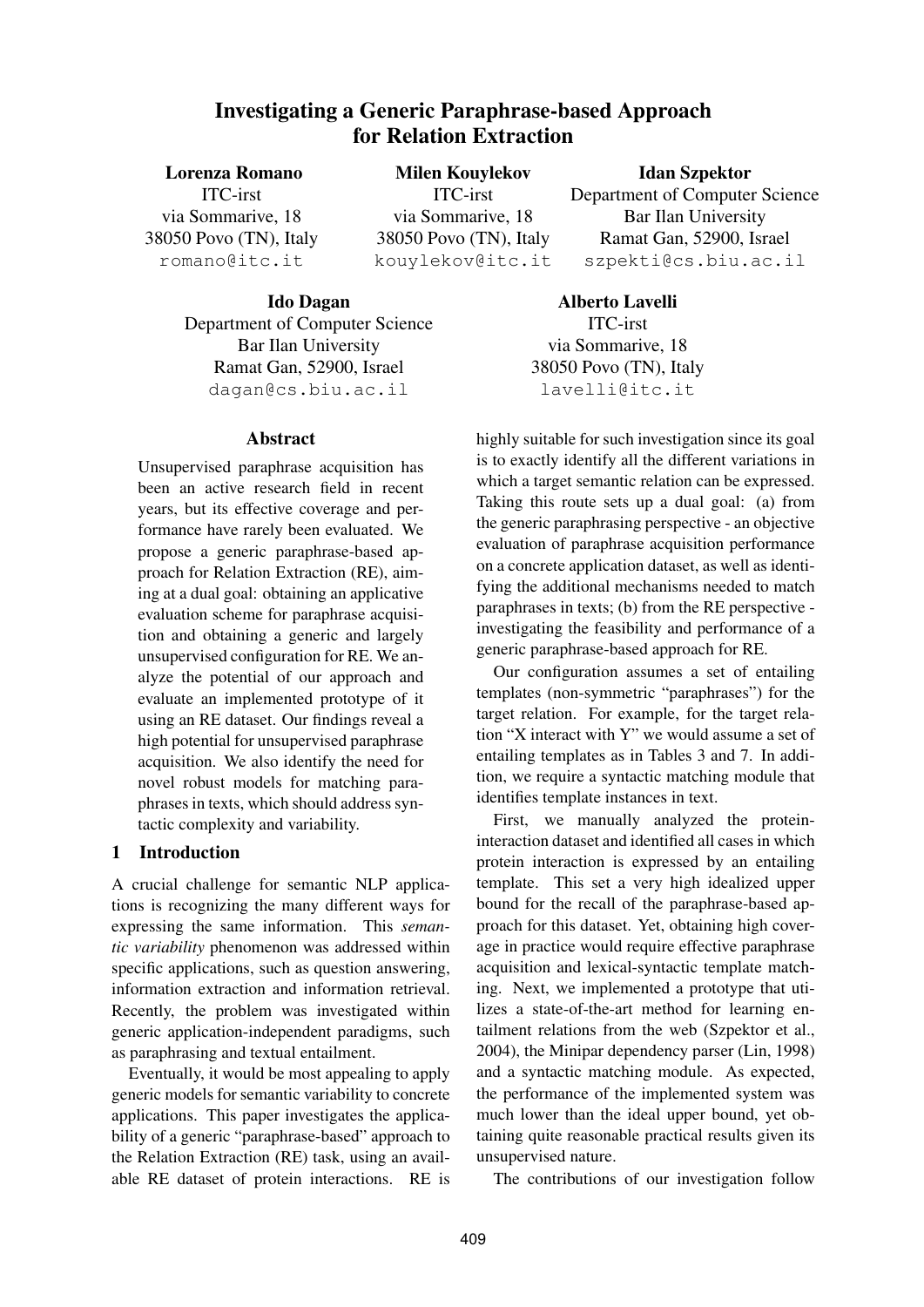the dual goal set above. To the best of our knowledge, this is the first comprehensive evaluation that measures directly the performance of unsupervised paraphrase acquisition relative to a standard application dataset. It is also the first evaluation of a generic paraphrase-based approach for the standard RE setting. Our findings are encouraging for both goals, particularly relative to their early maturity level, and reveal constructive evidence for the remaining room for improvement.

# **2 Background**

### **2.1 Unsupervised Information Extraction**

Information Extraction (IE) and its subfield Relation Extraction (RE) are traditionally performed in a supervised manner, identifying the different ways to express a specific information or relation. Given that annotated data is expensive to produce, unsupervised or weakly supervised methods have been proposed for IE and RE.

Yangarber et al. (2000) and Stevenson and Greenwood (2005) define methods for automatic acquisition of predicate-argument structures that are similar to a set of seed relations, which represent a specific scenario. Yangarber et al. (2000) approach was evaluated in two ways: (1) manually mapping the discovered patterns into an IE system and running a full MUC-style evaluation; (2) using the learned patterns to perform document filtering at the scenario level. Stevenson and Greenwood (2005) evaluated their method through document and sentence filtering at the scenario level.

Sudo et al. (2003) extract dependency subtrees within relevant documents as IE patterns. The goal of the algorithm is event extraction, though performance is measured by counting argument entities rather than counting events directly.

Hasegawa et al. (2004) performs unsupervised hierarchical clustering over a simple set of features. The algorithm does not extract entity pairs for a given relation from a set of documents but rather classifies all relations in a large corpus. This approach is more similar to text mining tasks than to classic IE problems.

To conclude, several unsupervised approaches learn relevant IE templates for a complete scenario, but without identifying their relevance to each specific relation within the scenario. Accordingly, the evaluations of these works either did not address the direct applicability for RE or evaluated it only after further manual postprocessing.

### **2.2 Paraphrases and Entailment Rules**

A generic model for language variability is using paraphrases, text expressions that roughly convey the same meaning. Various methods for automatic paraphrase acquisition have been suggested recently, ranging from finding equivalent lexical elements to learning rather complex paraphrases at the sentence  $level<sup>1</sup>$ .

More relevant for RE are "atomic" paraphrases between *templates*, text fragments containing variables, e.g. '*X* buy  $Y \Leftrightarrow X$  purchase *Y*'. Under a syntactic representation, a template is a parsed text fragment, e.g. ' $X \stackrel{subj}{\leftarrow}$  interact  $\stackrel{mod}{\rightarrow}$  with  $\stackrel{pcomp-n}{\rightarrow} Y'$ (based on the syntactic dependency relations of the Minipar parser). The parses include part-ofspeech tags, which we omit for clarity.

Dagan and Glickman (2004) suggested that a somewhat more general notion than paraphrasing is that of *entailment relations*. These are directional relations between two templates, where the meaning of one can be entailed from the meaning of the other, e.g. '*X* bind to  $Y \Rightarrow X$  interact with *Y*'. For RE, when searching for a target relation, it is sufficient to identify an entailing template since it implies that the target relation holds as well. Under this notion, paraphrases are bidirectional entailment relations.

Several methods extract atomic paraphrases by exhaustively processing local corpora (Lin and Pantel, 2001; Shinyama et al., 2002). Learning from a local corpus is bounded by the corpus scope, which is usually domain specific (both works above processed news domain corpora). To cover a broader range of domains several works utilized the Web, while requiring several manually provided examples for each input relation, e.g. (Ravichandran and Hovy, 2002). Taking a step further, the TEASE algorithm (Szpektor et al., 2004) provides a completely unsupervised method for acquiring entailment relations from the Web for a given input relation (see Section 5.1).

Most of these works did not evaluate their results in terms of application coverage. Lin and Pantel (2001) compared their results to humangenerated paraphrases. Shinyama et al. (2002) measured the coverage of their learning algorithm relative to the paraphrases present in a given corpus. Szpektor et al. (2004) measured "yield", the number of correct rules learned for an input re-

<sup>&</sup>lt;sup>1</sup>See the 3rd IWP workshop for a sample of recent works on paraphrasing (http://nlp.nagaokaut.ac.jp/IWP2005/).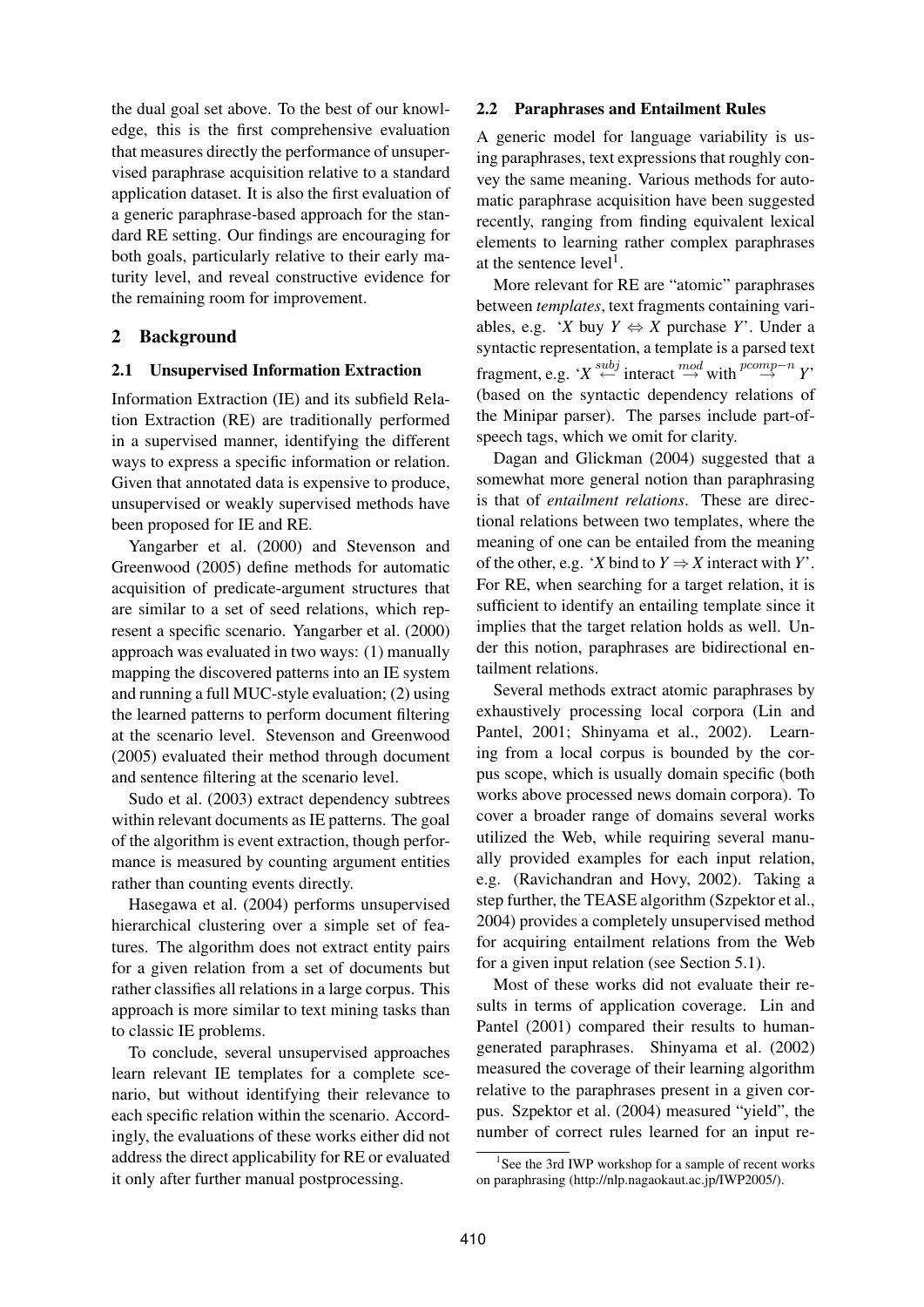lation. Ravichandran and Hovy (2002) evaluated the performance of a QA system that is based solely on paraphrases, an approach resembling ours. However, they measured performance using Mean Reciprocal Rank, which does not reveal the actual coverage of the learned paraphrases.

| Phenomenon              | Example                                   |
|-------------------------|-------------------------------------------|
| Passive form            | 'Y is activated by $X'$                   |
| Apposition              | $'X$ activates its companion, $Y'$        |
| Conjunction             | $X$ activates prot3 and Y'                |
| Set                     | 'X activates two proteins, Y and Z'       |
| Relative clause         | $X$ , which activates $Y'$                |
| Coordination            | $X$ binds and activates $Y'$              |
| <b>Transparent head</b> | 'X activates a fragment of Y'             |
| Co-reference            | $X$ is a kinase, though it activates $Y'$ |

## **3 Assumed Configuration for RE**

Table 1: Syntactic variability phenomena, demonstrated for the normalized template '*X* activate *Y*'.

The general configuration assumed in this paper for RE is based on two main elements: a list of lexical-syntactic templates which entail the relation of interest and a syntactic matcher which identifies the template occurrences in sentences. The set of entailing templates may be collected either manually or automatically. We propose this configuration both as an algorithm for RE and as an evaluation scheme for paraphrase acquisition.

The role of the syntactic matcher is to identify the different syntactic variations in which templates occur in sentences. Table 1 presents a list of generic syntactic phenomena that are known in the literature to relate to linguistic variability. A phenomenon which deserves a few words of explanation is the "transparent head noun" (Grishman et al., 1986; Fillmore et al., 2002). A transparent noun *N1* typically occurs in constructs of the form '*N1 preposition N2*' for which the syntactic relation involving *N1*, which is the head of the NP, applies to *N2*, the modifier. In the example in Table 1, 'fragment' is the transparent head noun while the relation 'activate' applies to *Y* as object.

### **4 Manual Data Analysis**

## **4.1 Protein Interaction Dataset**

Bunescu et al. (2005) proposed a set of tasks regarding protein name and protein interaction extraction, for which they manually tagged about 200 Medline abstracts previously known to contain human protein interactions (a binary symmetric relation). Here we consider their RE task of extracting interacting protein pairs, given that the correct protein names have already been identified. All protein names are annotated in the given gold standard dataset, which includes 1147 annotated interacting protein pairs. Protein names are rather complex, and according to the annotation adopted by Bunescu et al. (2005) can be substrings of other protein names (e.g.,  $\langle \text{prot}\rangle$   $\langle \text{prot}\rangle$ GITR </prot> ligand </prot>). In such cases, we considered only the longest names and protein pairs involving them. We also ignored all reflexive pairs, in which one protein is marked as interacting with itself. Altogether, 1052 interactions remained. All protein names were transformed into symbols of the type  $ProtN$ , where N is a number, which facilitates parsing.

For development purposes, we randomly split the abstracts into a 60% development set (575 interactions) and a 40% test set (477 interactions).

### **4.2 Dataset analysis**

In order to analyze the potential of our approach, two of the authors manually annotated the 575 interacting protein pairs in the development set. For each pair the annotators annotated whether it can be identified using only template-based matching, assuming an ideal implementation of the configuration of Section 3. If it can, the *normalized form* of the template connecting the two proteins was annotated as well. The normalized template form is based on the active form of the verb, stripped of the syntactic phenomena listed in Table 1. Additionally, the relevant syntactic phenomena from Table 1 were annotated for each template instance. Table 2 provides several example annotations.

A Kappa value of 0.85 (*nearly perfect agreement*) was measured for the agreement between the two annotators, regarding whether a protein pair can be identified using the template-based method. Additionally, the annotators agreed on 96% of the normalized templates that should be used for the matching. Finally, the annotators agreed on at least 96% of the cases for each syntactic phenomenon except transparent heads, for which they agreed on 91% of the cases. This high level of agreement indicates both that templatebased matching is a well defined task and that normalized template form and its syntactic variations are well defined notions.

Several interesting statistics arise from the an-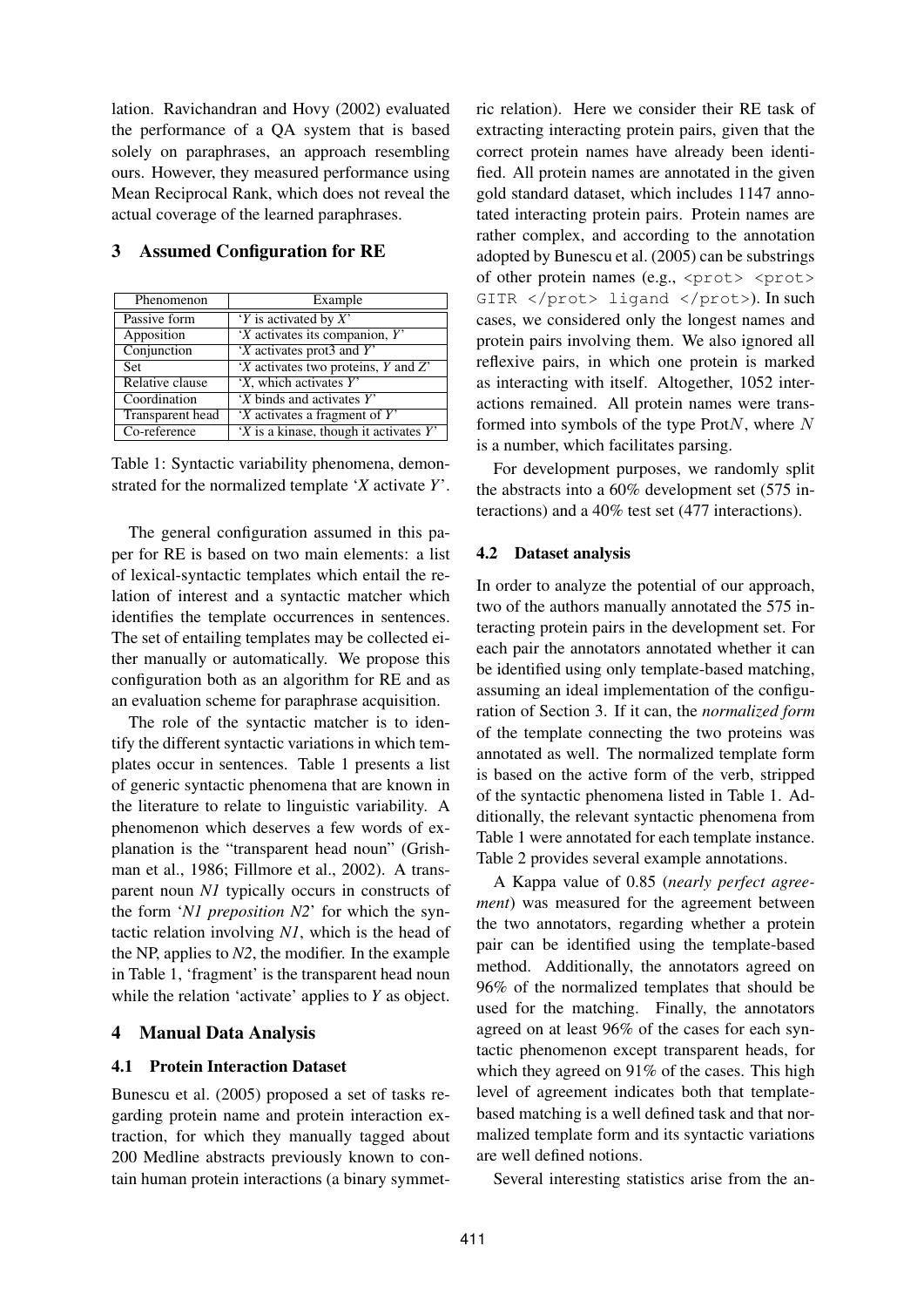| Sentence                                                       | Annotation                                    |  |
|----------------------------------------------------------------|-----------------------------------------------|--|
| We have crystallized a complex between human FGF1 and          | $\bullet$ template: 'complex between X and Y' |  |
| a two-domain extracellular fragment of human FGFR2.            | $\bullet$ transparent head: 'fragment of X'   |  |
| CD30 and its counter-receptor CD30 ligand (CD30L) are          | $\bullet$ template: 'X's counter-receptor Y'  |  |
| members of the TNF-receptor / TNFalpha superfamily and         | • apposition                                  |  |
| function to regulate lymphocyte survival and differentiation.  | $\bullet$ co-reference                        |  |
| <b>iCdi1</b> , a human G1 and S phase protein phosphatase that | $\bullet$ template: 'X associate with Y'      |  |
| associates with Cdk2.                                          | • relative clause                             |  |

Table 2: Examples of annotations of interacting protein pairs. The annotation describes the normalized template and the different syntactic phenomena identified.

| Template                        |    | Template                       | Template                       |  |
|---------------------------------|----|--------------------------------|--------------------------------|--|
| X interact with Y               | 28 | interaction of $X$ with $Y$    | 12 $\parallel$ X Y interaction |  |
| $X$ bind to $Y$                 | 22 | $\parallel$ X associate with Y | 11   X interaction with Y      |  |
| $X$ Y complex                   |    | $\parallel$ X activate Y       | 6   association of X with Y    |  |
| interaction between $X$ and $Y$ |    | 16   binding of X to Y         | 5    X's association with Y    |  |
| $X$ bind $Y$                    |    | 14    X form complex with Y    | 5   X be agonist for Y         |  |

Table 3: The 15 most frequent templates and their instance count  $(f)$  in the development set.

notation. First, 93% of the interacting protein pairs (537/575) can be potentially identified using the template-based approach, if the relevant templates are provided. This is a very promising finding, suggesting that the template-based approach may provide most of the requested information. We term these 537 pairs as *template-based pairs*. The remaining pairs are usually expressed by complex inference or at a discourse level.

| Phenomenon       | $\mathcal{O}_0$ | Phenomenon      |  |
|------------------|-----------------|-----------------|--|
| transparent head | 34              | relative clause |  |
| apposition       | 24              | co-reference    |  |
| conjunction      | 24              | coordination    |  |
| set              | 13              | passive form    |  |

Table 4: Occurrence percentage of each syntactic phenomenon within template-based pairs (537).

Second, for 66% of the template-based pairs at least one syntactic phenomenon was annotated. Table 4 contains the occurrence percentage of each phenomenon in the development set. These results show the need for a powerful syntactic matcher on top of high performance template acquisition, in order to correctly match a template in a sentence.

Third, 175 different normalized templates were identified. For each template we counted its *template instances*, the number of times the template occurred, counting only occurrences that express an interaction of a protein pair. In total,

we counted 341 template instances for all 175 templates. Interestingly, 50% of the template instances (184/341) are instances of the 21 most frequent templates. This shows that, though protein interaction can be expressed in many ways, writers tend to choose from among just a few common expressions. Table 3 presents the most frequent templates. Table 5 presents the minimal number of templates required to obtain the range of different recall levels.

Furthermore, we grouped template variants that are based on morphological derivations (e.g. '*X* interact with *Y*' and '*X Y* interaction') and found that 4 groups, '*X* interact with *Y*', '*X* bind to *Y*', '*X* associate with *Y*' and '*X* complex with *Y*', together with their morphological derivations, cover 45% of the template instances. This shows the need to handle generic lexicalsyntactic phenomena, and particularly morphological based variations, separately from the acquisition of normalized lexical syntactic templates.

To conclude, this analysis indicates that the template-based approach provides very high coverage for this RE dataset, and a small number of normalized templates already provides significant recall. However, it is important to (a) develop a model for morphological-based template variations (e.g. as encoded in Nomlex (Macleod et al., )), and (b) apply accurate parsing and develop syntactic matching models to recognize the rather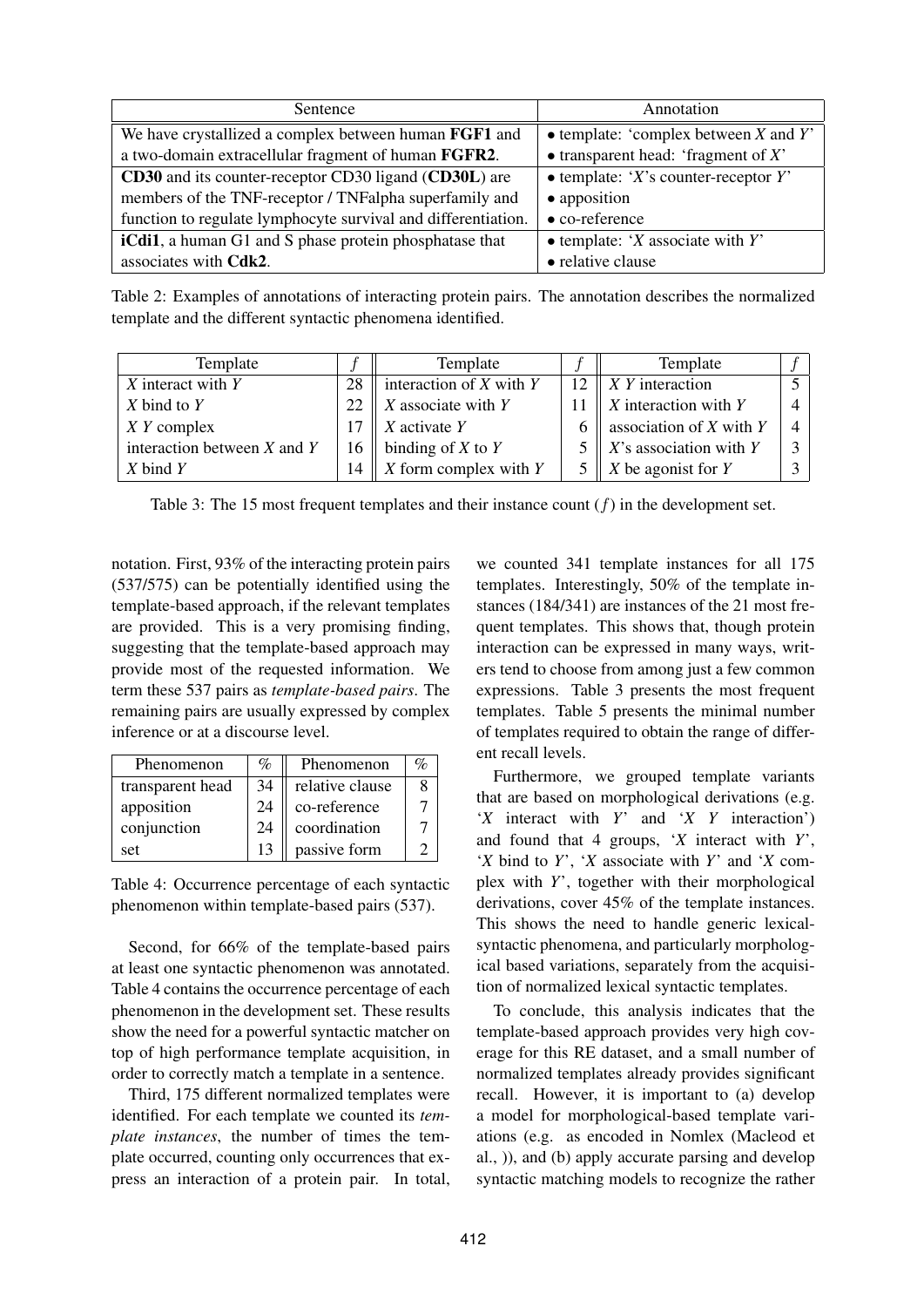complex variations of template instantiations in text. Finally, we note that our particular figures are specific to this dataset and the biological abstracts domain. However, the annotation and analysis methodologies are general and are suggested as highly effective tools for further research.

| $R(\%)$ | # templates | $R(\%)$ | # templates |
|---------|-------------|---------|-------------|
| 10      |             | 60      | 39          |
| 20      |             | 70      | 73          |
| 30      |             | 80      | 107         |
| 40      | 11          | 90      | 141         |
| 50      | 21          | 100     | 175         |

Table 5: The number of most frequent templates necessary to reach different recall levels within the 341 template instances.

# **5 Implemented Prototype**

This section describes our initial implementation of the approach in Section 3.

# **5.1 TEASE**

The TEASE algorithm (Szpektor et al., 2004) is an unsupervised method for acquiring entailment relations from the Web for a given input template. In this paper we use TEASE for entailment relation acquisition since it processes an input template in a completely unsupervised manner and due to its broad domain coverage obtained from the Web. The reported percentage of correct output templates for TEASE is 44%.

The TEASE algorithm consists of 3 steps, demonstrated in Table 6. TEASE first retrieves from the Web sentences containing the input template. From these sentences it extracts variable instantiations, termed *anchor-sets*, which are identified as being characteristic for the input template based on statistical criteria (first column in Table 6). Characteristic anchor-sets are assumed to uniquely identify a specific event or fact. Thus, any template that appears with such an anchor-set is assumed to have an entailment relationship with the input template. Next, TEASE retrieves from the Web a corpus  $S$  of sentences that contain the characteristic anchor-sets (second column), hoping to find occurrences of these anchor-sets within templates other than the original input template. Finally, TEASE parses  $S$  and extracts templates that are assumed to entail or be entailed by the input template. Such templates are identified as *maximal most general* sub-graphs that contain the anchor sets' positions (third column in Table 6). Each learned template is ranked by number of occurrences in S.

### **5.2 Transformation-based Graph Matcher**

In order to identify instances of entailing templates in sentences we developed a syntactic matcher that is based on transformations rules. The matcher processes a sentence in 3 steps: 1) parsing the sentence with the Minipar parser, obtaining a dependency graph<sup>2</sup>; 2) matching each template against the sentence dependency graph; 3) extracting candidate term pairs that match the template variables.

A template is considered directly matched in a sentence if it appears as a sub-graph in the sentence dependency graph, with its variables instantiated. To further address the syntactic phenomena listed in Table 1 we created a set of hand-crafted parser-dependent *transformation rules*, which account for the different ways in which syntactic relationships may be realized in a sentence. A transformation rule maps the left hand side of the rule, which strictly matches a sub-graph of the given template, to the right hand side of the rule, which strictly matches a sub-graph of the sentence graph. If a rule matches, the template sub-graph is mapped accordingly into the sentence graph.

For example, to match the syntactic template ' $X(N) \stackrel{subj}{\leftarrow}$  activate(V)  $\stackrel{obj}{\rightarrow} Y(N)'$  (POS tags are in parentheses) in the sentence "*Prot1 detected and activated Prot2*" (see Figure 1) we should handle the coordination phenomenon. The matcher uses the transformation rule  $'\underline{VarI}(V) \Rightarrow \text{and}(U) \stackrel{mod}{\leftarrow} \underline{Word}(V) \stackrel{conj}{\rightarrow} \text{VarI}(V)'$ to overcome the syntactic differences. In this example *Var1* matches the verb 'activate', *Word* matches the verb 'detect' and the syntactic relations for *Word* are mapped to the ones for *Var1*. Thus, we can infer that the subject and object relations of 'detect' are also related to 'activate'.

# **6 Experiments**

### **6.1 Experimental Settings**

To acquire a set of entailing templates we first executed TEASE on the input template ' $X \stackrel{subj}{\leftarrow}$  interact  $\stackrel{mod}{\rightarrow}$  with  $\stackrel{pcomp-n}{\rightarrow} Y$ , which corresponds to the "default" expression of the protein interaction

 $2$ We chose a dependency parser as it captures directly the relations between words; we use Minipar due to its speed.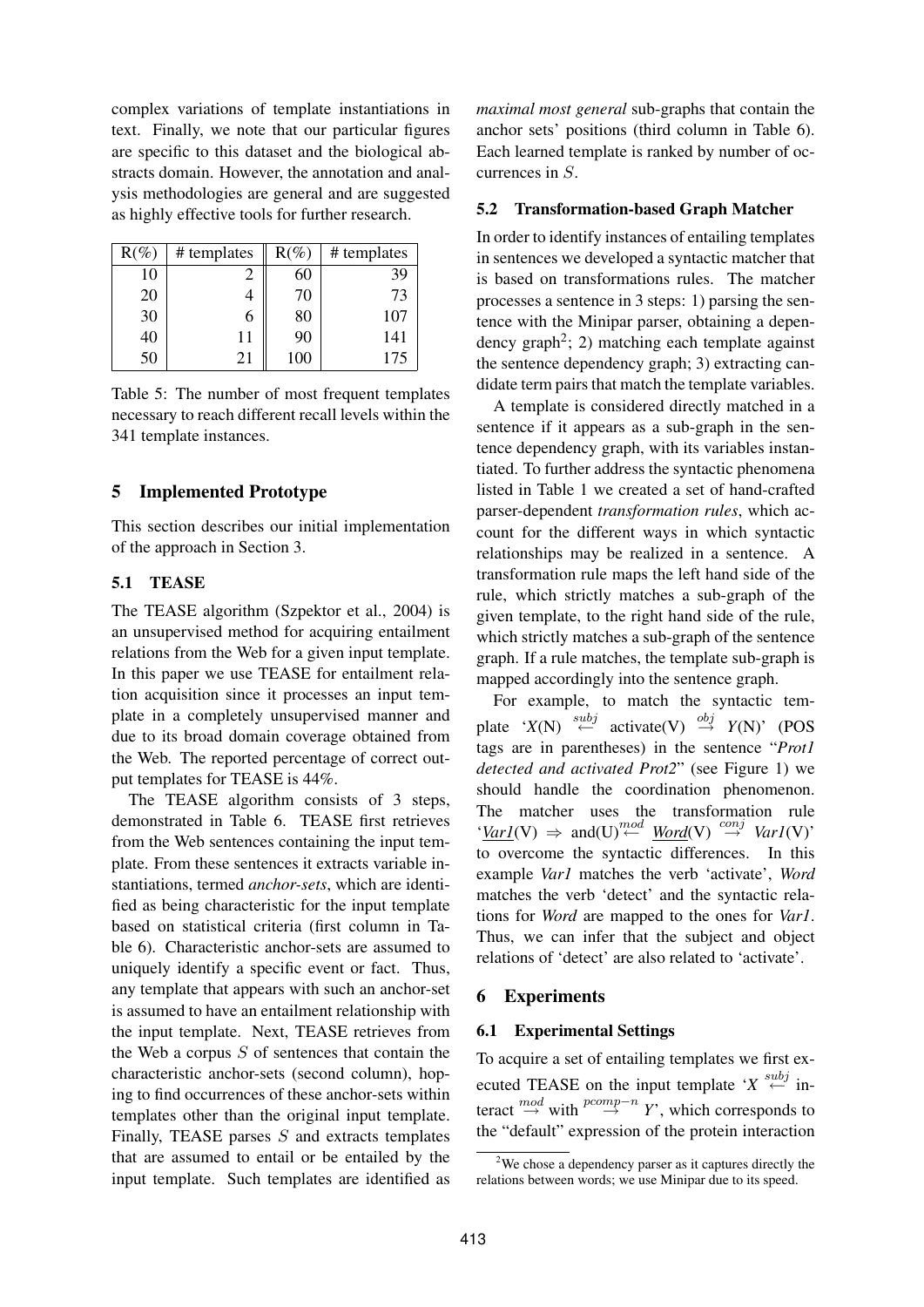| <b>Extracted Anchor-set</b>                              | Sentence containing Anchor-set                                                                                                      | <b>Learned Template</b>                                                |  |
|----------------------------------------------------------|-------------------------------------------------------------------------------------------------------------------------------------|------------------------------------------------------------------------|--|
| $X = \text{'chemokines'},$<br>$Y =$ 'specific receptors' | Chemokines bind to specific receptors on the target $X \stackrel{subj}{\leftarrow}$ bind<br>cells                                   | $\overset{mod}{\rightarrow}$<br>to $\stackrel{pcomp-n}{\rightarrow} Y$ |  |
|                                                          | $X = \text{Smad3}$ , $Y = \text{Smad4}$ Smad3 / Smad4 complexes translocate to the nucleus $X Y \stackrel{nn}{\rightarrow}$ complex |                                                                        |  |

Table 6: TEASE output at different steps of the algorithm for '*X*  $\overset{subj}{\leftarrow}$  interact  $\overset{mod}{\rightarrow}$  with  $\overset{pcomp-n}{\rightarrow}$  *Y*'.

| 1. $X$ bind to $Y$                     | 7. X Y complex         | 13. X interaction with Y |
|----------------------------------------|------------------------|--------------------------|
| 2. X activate Y                        | 8. X recognize Y       | 14. $X$ trap $Y$         |
| 3. X stimulate Y                       | 9. $X$ block $Y$       | 15. $X$ recruit Y        |
| 4. X couple to Y                       | 10. $X$ binding to $Y$ | 16. X associate with Y   |
| 5. interaction between X and Y         | 11. X Y interaction    | 17. $X$ be linked to $Y$ |
| 6. <i>X</i> become trapped in <i>Y</i> | 12. $X$ attach to $Y$  | 18. $X$ target $Y$       |

Table 7: The top 18 correct templates learned by TEASE for '*X* interact with *Y*'.



Figure 1: The dependency parse graph of the sentence "*Prot1 detected and activated Prot2*".

relation. TEASE learned 118 templates for this relation. Table 7 lists the top 18 learned templates that we considered as correct (out of the top 30 templates in TEASE output). We then extracted interacting protein pair candidates by applying the syntactic matcher to the 119 templates (the 118 learned plus the input template). Candidate pairs that do not consist of two proteins, as tagged in the input dataset, were filtered out (see Section 4.1; recall that our experiments were applied to the dataset of protein interactions, which isolates the RE task from the protein name recognition task).

In a subsequent experiment we iteratively executed TEASE on the 5 top-ranked learned templates to acquire additional relevant templates. In total, we obtained 1233 templates that were likely to imply the original input relation. The syntactic matcher was then reapplied to extract candidate interacting protein pairs using all 1233 templates.

We used the development set to tune a small set of 10 generic hand-crafted transformation rules that handle different syntactic variations. To handle transparent head nouns, which is the only phenomenon that demonstrates domain dependence,

we extracted a set of the 5 most frequent transparent head patterns in the development set, e.g. 'fragment of *X*'.

In order to compare (roughly) our performance with supervised methods applied to this dataset, as summarized in (Bunescu et al., 2005), we adopted their recall and precision measurement. Their scheme counts over distinct protein pairs per abstract, which yields 283 interacting pairs in our test set and 418 in the development set.

#### **6.2 Manual Analysis of TEASE Recall**

| experiment                  | pairs | instances |  |
|-----------------------------|-------|-----------|--|
| input                       | 39%   | 37%       |  |
| $input + iterative$         | 49%   | 48%       |  |
| $input + iterative + morph$ | 63%   | 62%       |  |

Table 8: The potential recall of TEASE in terms of distinct pairs (out of 418) and coverage of template instances (out of 341) in the development set.

Before evaluating the system as a whole we wanted to manually assess in isolation the coverage of TEASE output relative to all template instances that were manually annotated in the development set. We considered a template as covered if there is a TEASE output template that is equal to the manually annotated template or differs from it only by the syntactic phenomena described in Section 3 or due to some parsing errors. Counting these matches, we calculated the number of template instances and distinct interacting protein pairs that are covered by TEASE output.

Table 8 presents the results of our analysis. The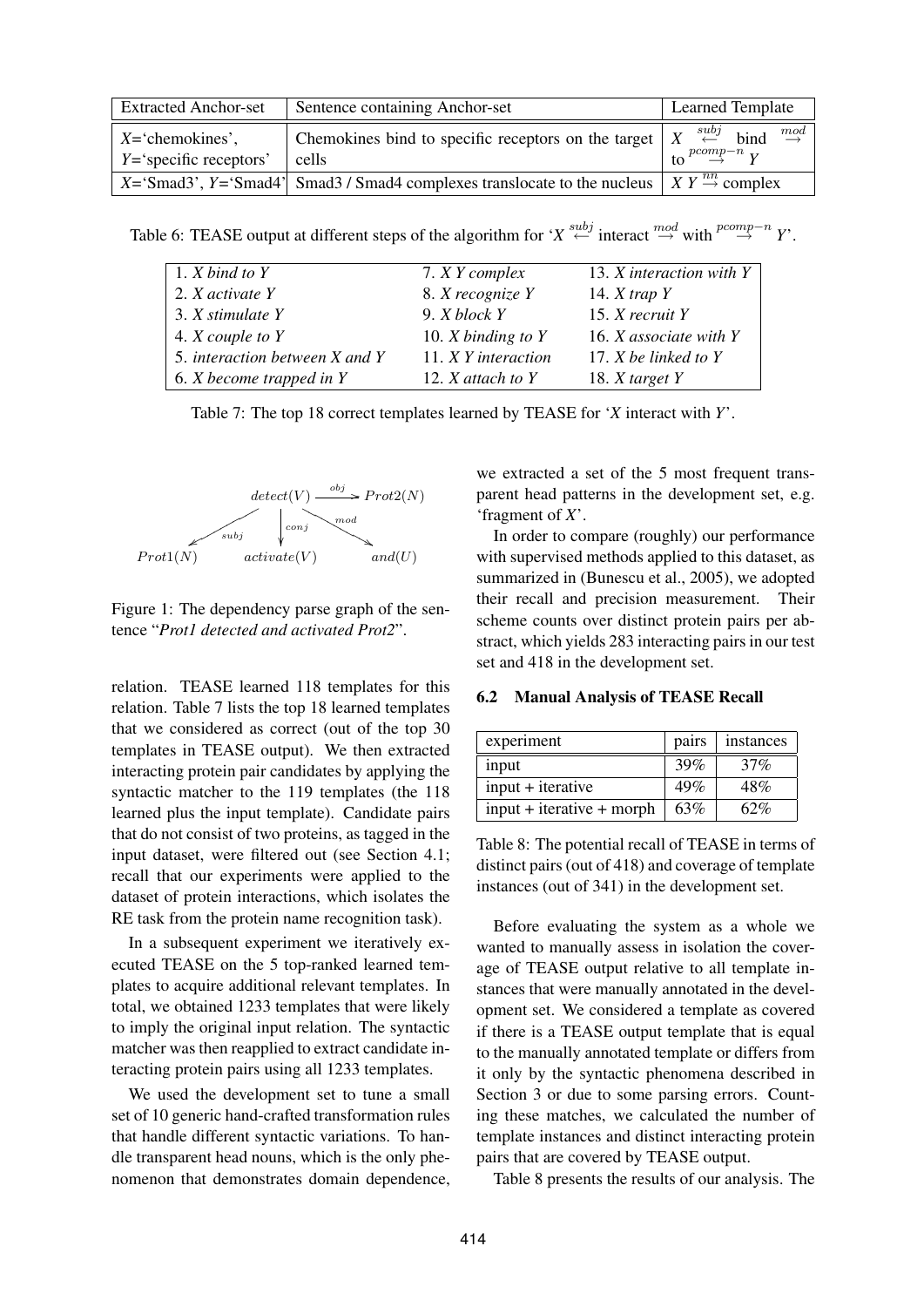1st line shows the coverage of the 119 templates learned by TEASE for the input template '*X* interact with *Y*'. It is interesting to note that, though we aim to learn relevant templates for the specific domain, TEASE learned relevant templates also by finding anchor-sets of different domains that use the same jargon, such as particle physics.

We next analyzed the contribution of the iterative learning for the additional 5 templates to recall (2nd line in Table 8). With the additional learned templates, recall increased by about 25%, showing the importance of using the iterative steps.

Finally, when allowing matching between a TEASE template and a manually annotated template, even if one is based on a morphological derivation of the other (3rd line in Table 8), TEASE recall increased further by about 30%.

We conclude that the potential recall of the current version of TEASE on the protein interaction dataset is about 60%. This indicates that significant coverage can be obtained using completely unsupervised learning from the web, as performed by TEASE. However, the upper bound for our current implemented system is only about 50% because our syntactic matching does not handle morphological derivations.

### **6.3 System Results**

| experiment          | recall | precision |  |
|---------------------|--------|-----------|--|
| input               | 0.18   | 0.62      |  |
| $input + iterative$ | 0.29   | 042       |  |

Table 9: System results on the test set.

Table 9 presents our system results for the test set, corresponding to the first two experiments in Table 8. The recall achieved by our current implementation is notably worse than the upper bound of the manual analysis because of two general setbacks of the current syntactic matcher: 1) parsing errors; 2) limited transformation rule coverage.

First, the texts from the biology domain presented quite a challenge for the Minipar parser. For example, in the sentences containing the phrase '*X* bind specifically to *Y*' the parser consistently attaches the *PP* 'to' to 'specifically' instead of to 'bind'. Thus, the template '*X* bind to *Y*' cannot be directly matched.

Second, we manually created a small number of transformation rules that handle various syntactic phenomena, since we aimed at generic domain in-

dependent rules. The most difficult phenomenon to model with transformation rules is transparent heads. For example, in "*the dimerization of Prot1 interacts with Prot2*", the transparent head 'dimerization of *X*' is domain dependent. Transformation rules that handle such examples are difficult to acquire, unless a domain specific learning approach (either supervised or unsupervised) is used. Finally, we did not handle co-reference resolution in the current implementation.

Bunescu et al. (2005) and Bunescu and Mooney (2005) approached the protein interaction RE task using both handcrafted rules and several supervised Machine Learning techniques, which utilize about 180 manually annotated abstracts for training. Our results are not directly comparable with theirs because they adopted 10-fold crossvalidation, while we had to divide the dataset into a development and a test set, but a rough comparison is possible. For the same 30% recall, the rulebased method achieved precision of 62% and the best supervised learning algorithm achieved precision of 73%. Comparing to these supervised and domain-specific rule-based approaches our system is noticeably weaker, yet provides useful results given that we supply very little domain specific information and acquire the paraphrasing templates in a fully unsupervised manner. Still, the matching models need considerable additional research in order to achieve the potential performance suggested by TEASE.

# **7 Conclusions and Future Work**

We have presented a paraphrase-based approach for relation extraction (RE), and an implemented system, that rely solely on unsupervised paraphrase acquisition and generic syntactic template matching. Two targets were investigated: (a) a mostly unsupervised, domain independent, configuration for RE, and (b) an evaluation scheme for paraphrase acquisition, providing a first evaluation of its realistic coverage. Our approach differs from previous unsupervised IE methods in that we identify instances of a specific relation while prior methods identified template relevance only at the general scenario level.

We manually analyzed the potential of our approach on a dataset annotated with protein interactions. The analysis shows that 93% of the interacting protein pairs can be potentially identified with the template-based approach. Addi